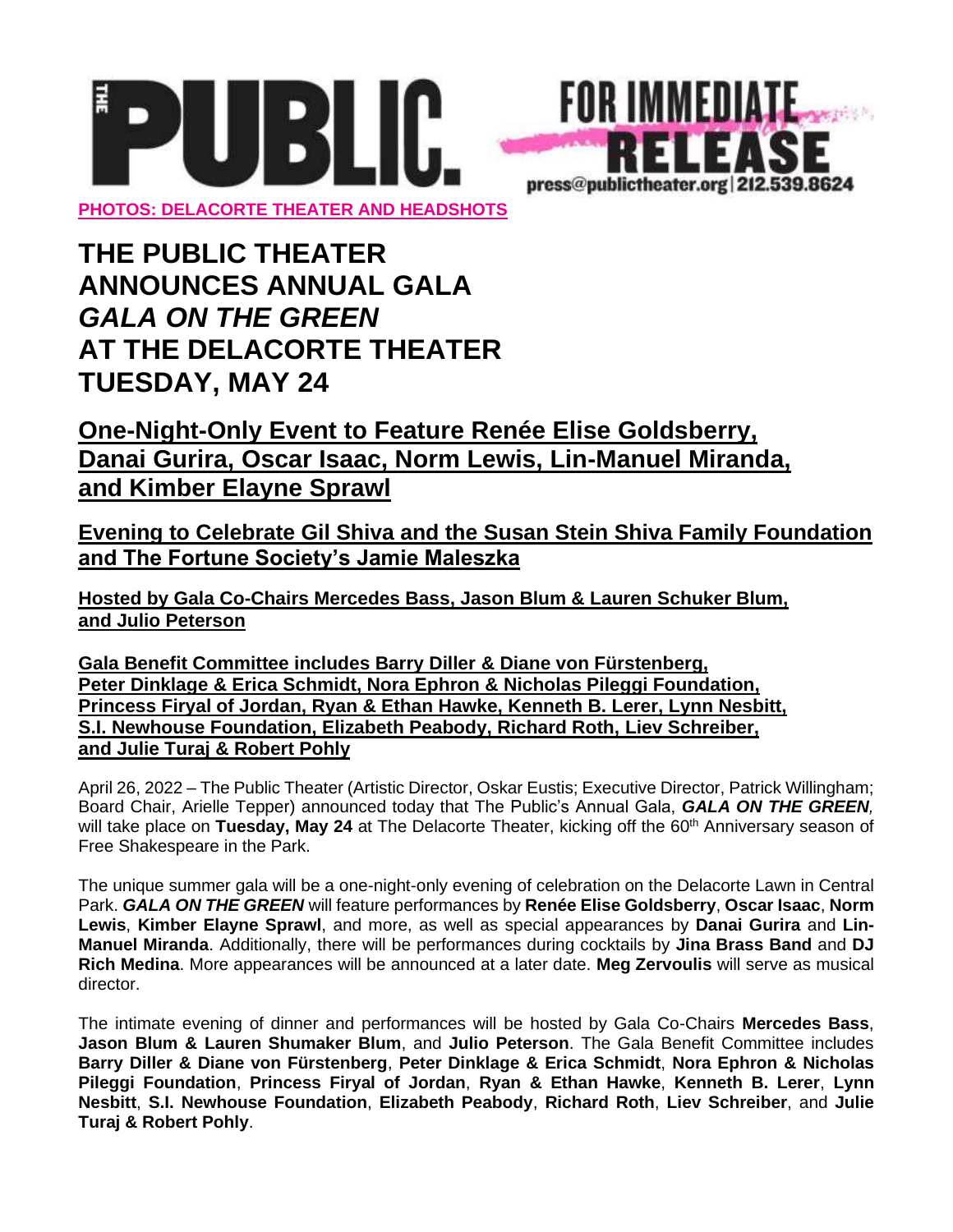"For over 60 years, The Public has created a great celebration of civic unity: Free Shakespeare in the Park. Imitated globally, Free Shakespeare in the Park is the most democratic artistic offering in the world, and we are proud to play our part in bringing New York culture back to vibrant, extraordinary life," said **Artistic Director Oskar Eustis**. "We honor Gil Shiva and his family, and Jamie Maleszka. Gil has been an unwavering supporter of The Public for over half a century, a Board Member of grace and insight who has given more to us, and to New York, than we can possibly repay. Jamie Maleszka has been doing the work of angels with The Fortune Society, one of New York's most impactful nonprofits. The Fortune Society is dedicated to helping people with criminal justice histories and their families and has been a core partner organization of ours since the creation of Public Works. Jamie and Gil are both extraordinary, and we salute them for their hearts, their passion, commitment, and generosity."

"Each year our Gala is a moment of celebration for all of the people who make The Public's work possible– our staff, artists, community members, donors, and partners. This year's Gala feels particularly special as we celebrate 60 years of sharing incredible artistry with all of New York through one of the summer's most treasured traditions, Free Shakespeare in the Park," said **Executive Director Patrick Willingham.** "New York City's arts and culture organizations continue moving forward with hope and a commitment to a vibrant and equitable future despite the challenges of the pandemic, and we're especially proud to be making major strides in our plan to revitalize The Delacorte during this anniversary year. It's a special moment as we ensure that The Delacorte will continue to thrive and serve New Yorkers for generations to come."

The May Gala will begin with cocktails at 6:00 p.m. in Central Park outside The Delacorte Theater, followed by a three-course dinner beginning at 7:00 p.m. Musical performances will take place throughout cocktails and dinner. In the event of inclement weather on Tuesday, May 24, the Annual Gala will take place on Wednesday, May 25.

This year, The Public honors the singular **Gil Shiva**, whose leadership, integrity, and stewardship of the **Susan Stein Shiva Foundation** have guided The Public Theater for decades. A long-time Public Theater Trustee and passionate champion of the arts, Shiva's commitment to a theater that is accessible to all can be felt in every corner of New York City.

The Public will also present its second annual Community Leadership Award to **Jamie Maleszka**, Director of Creative Arts at **The Fortune Society,** one of Public Works' founding community partners and a longstanding Mobile Unit partner. Maleszka is an extraordinary collaborator with The Public in celebrating and amplifying community artmaking.

Gala tickets start at \$2,500 and are available by calling **212.539.8634**, online at [publictheater.org/gala22,](http://www.publictheater.org/gala22) or via email at [gala@publictheater.org.](mailto:gala@publictheater.org) Proceeds from the Gala will help support The Public's mission of providing a home for artists who give voice to the pressing issues of our time, provide free and affordable access to thousands of New Yorkers with Free Shakespeare in the Park and other groundbreaking works, and strengthen the vital relationship between our artists and audiences.

The Public will welcome audiences back to The Delacorte at full capacity this summer. Proof of a complete COVID-19 vaccination by the date of attendance will be required for access to the facility and theater. Face masks are not required, but are recommended, while in attendance. Public Theater staff and artists are subject to a mandatory vaccination and booster policy, in addition to onsite testing protocols when working within all facilities. For more information on the health and safety protocols this season, please visi[t](http://thepublic.nyc/safeinthepark) [thepublic.nyc/safeinthepark.](http://thepublic.nyc/safeinthepark)

## **ABOUT THE PUBLIC THEATER:**

**THE PUBLIC** continues the work of its visionary founder Joe Papp as a civic institution engaging, both onstage and off, with some of the most important ideas and social issues of today. Conceived over 60 years ago as one of the nation's first nonprofit theaters, The Public has long operated on the principles that theater is an essential cultural force and that art and culture belong to everyone. Under the leadership of